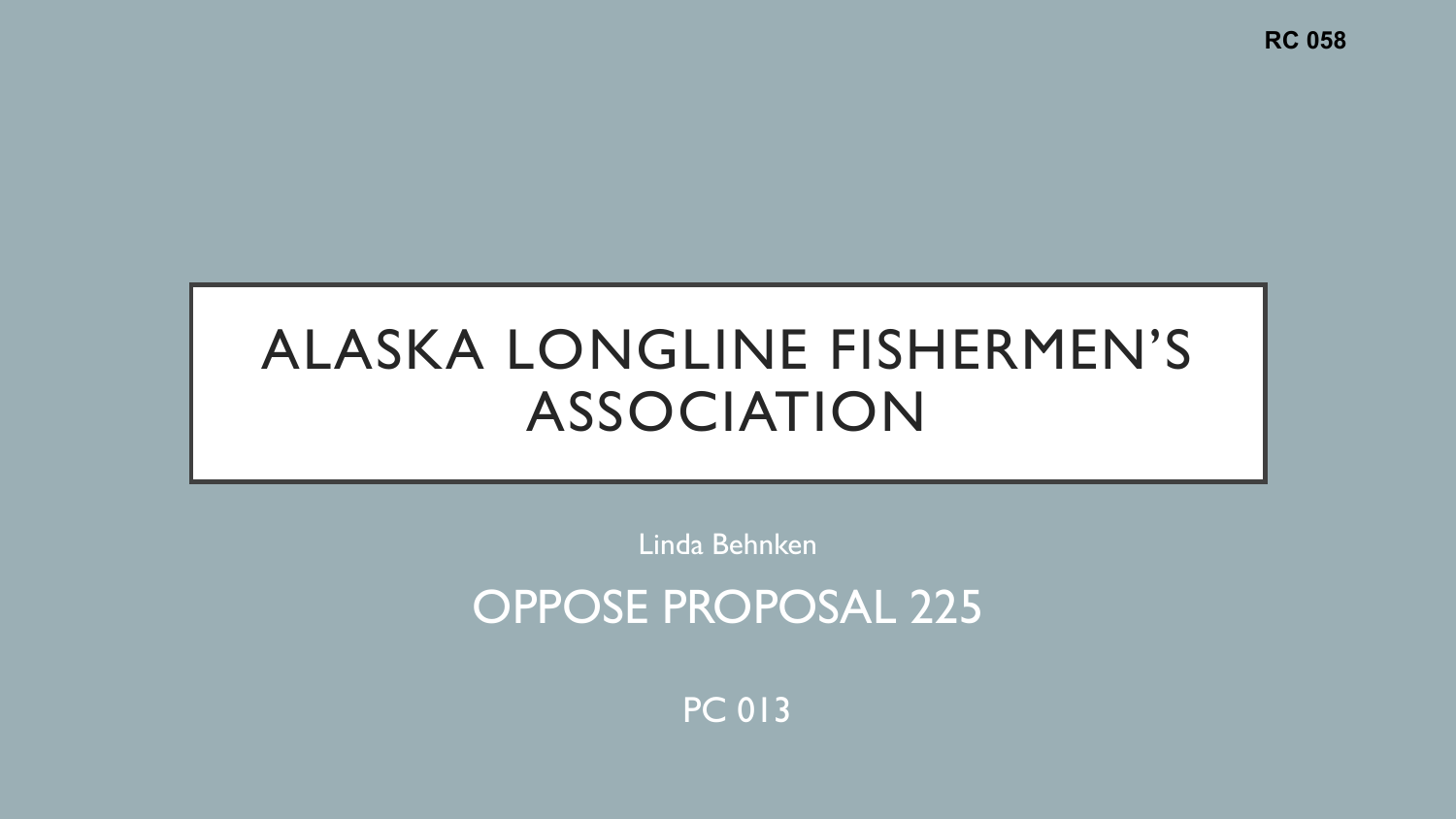**RC 058**

## COMMERCIAL SABLEFISH GHL SINCE EQS FISHERY ESTABLISHED

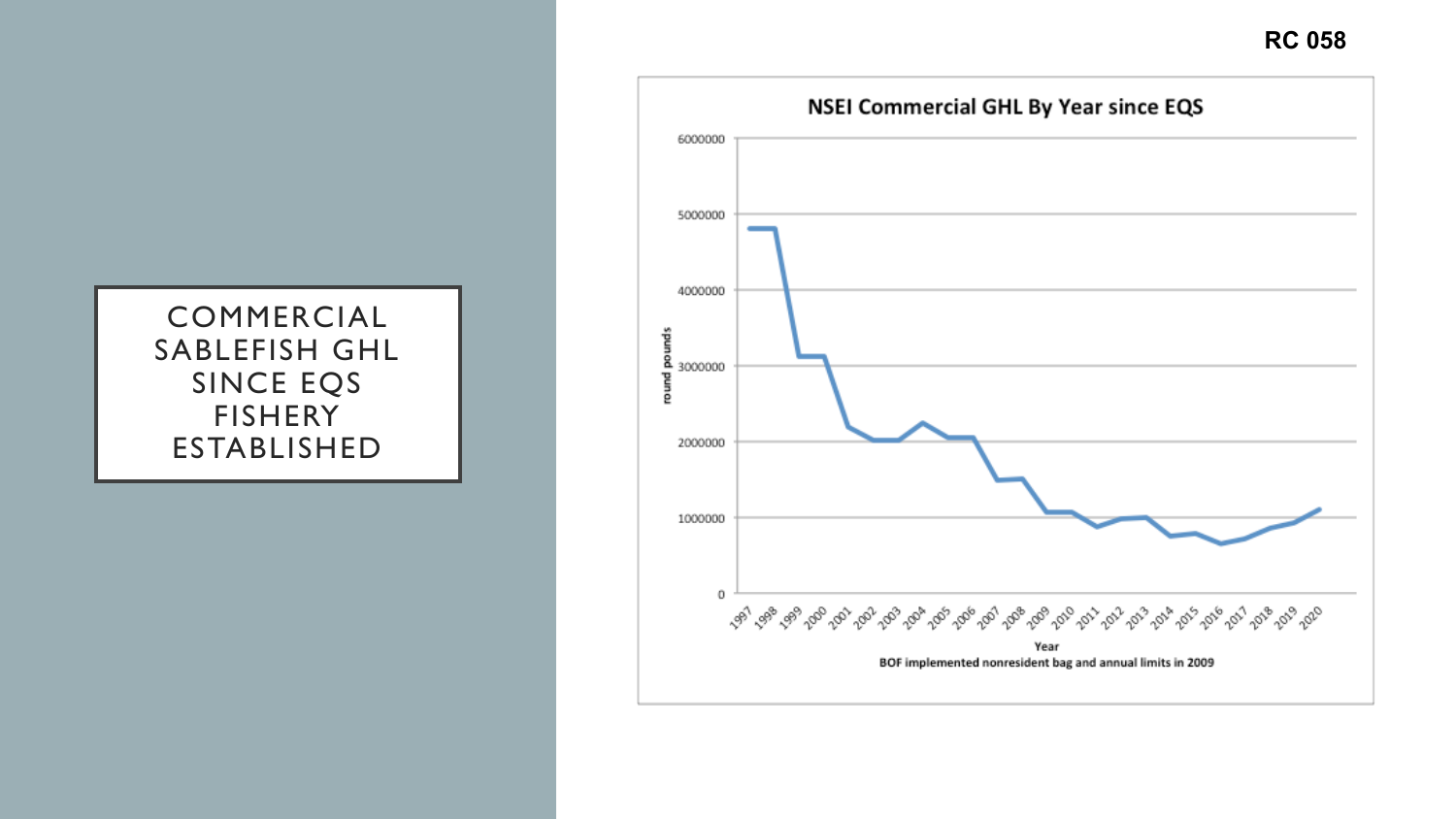**RC 058**

## **CHARTER** HARVEST: RESIDENT VS NONRESIDENT